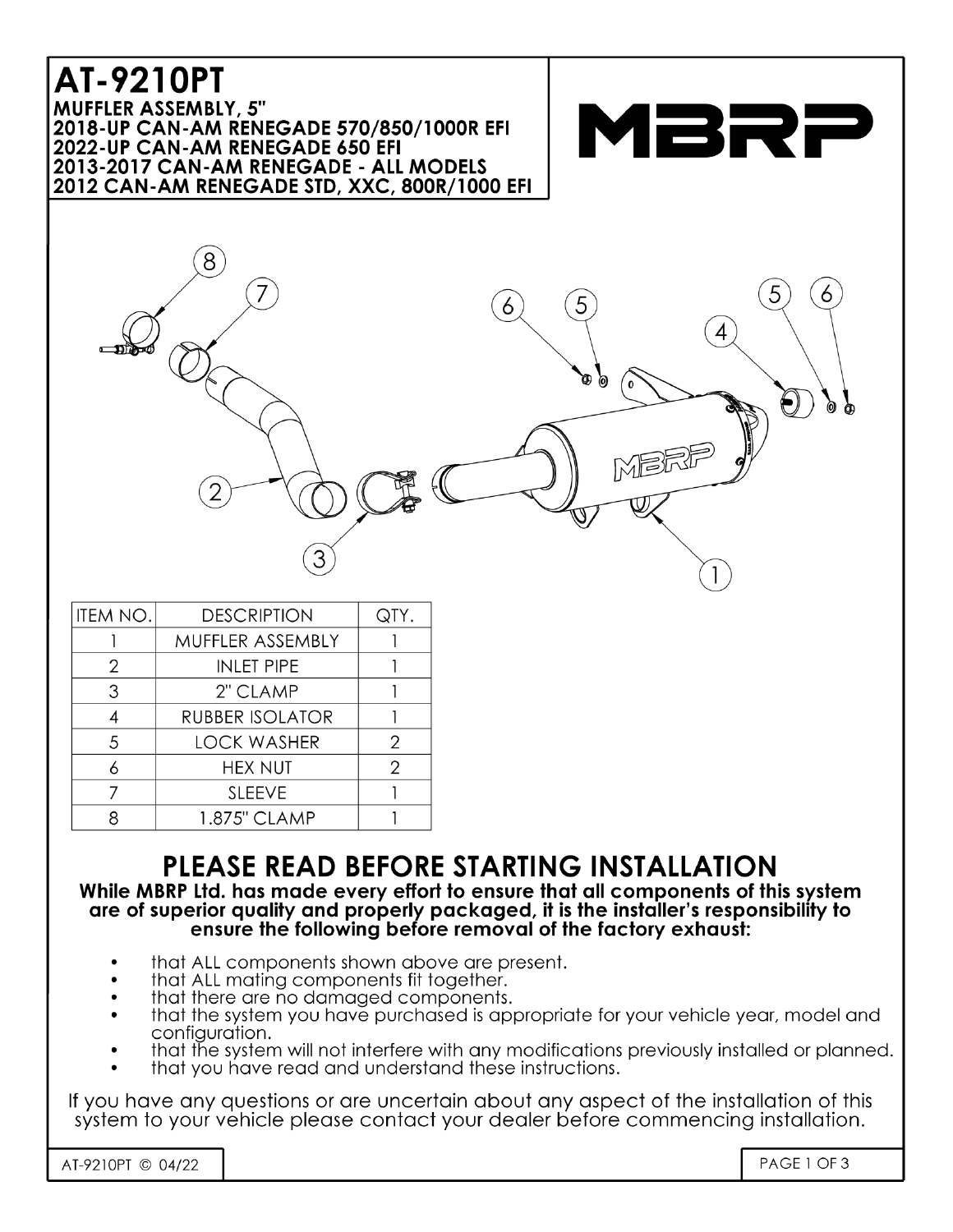



**Figure 1**



**Figure 3**



 **Figure 4**



**Figure 5**

1. Loosen the clamp at the front pipe of the stock muffler. **Refer to Figure 1.**

2. Loosen and remove the hardware securing the lower rubber mounts to the rear support bars. Keep the hardware (nuts, bolts, and washers) as it will be reused. **Refer to Figure 2 [a]**

3. Free the two support bars by removing the 8mm bolts (one on each bar) at the lower end **[b]** and the 6mm bolts (two per bar) at the upper end **[c]**. **Refer to Figure 2**. Remove the support bars by lifting up on the back crossbar **[d]** and pulling the support bars down and out. Retain all parts as they will be reinstalled later on.

4. Work the stock muffler straight back to free it from the front pipe and remove it.

5. Remove the 8mm hardware securing the front hanger mounting bracket, then remove the bracket (cut the wire tie to free the bracket completely). **Refer to Figure 3**.



**Figure 2**

## **Installation of** MBRP **Exhaust:**

1. Place the stock clamp**\*** onto the **Inlet Pipe\*\***, then slide the **Inlet Pipe** onto the stock exhaust pipe. Leave the clamp loose to allow the pipe to be rotated into position as required. Slide the **Band Clamp** over the other end of the pipe. **\***For model years 2021 an up, use the provided **1.875" Clamp**.

**\*\***Model years 2017 and below will require using the **Sleeve** between the **Inlet Pipe** and the stock clamp.

2. Using a **Lock Washer** and **Hex Nut**, attach the **Rubber Isolator** to the hole on the inboard surface of the frame where the hanger mounting bracket was removed. **Refer to Figure 4.**

3. Remove the two bottom rubber mounting isolators and inner aluminum sleeves from the stock muffler and insert them into the lower mounts of the new **Muffler Assembly**. **Refer to Figure 5.**